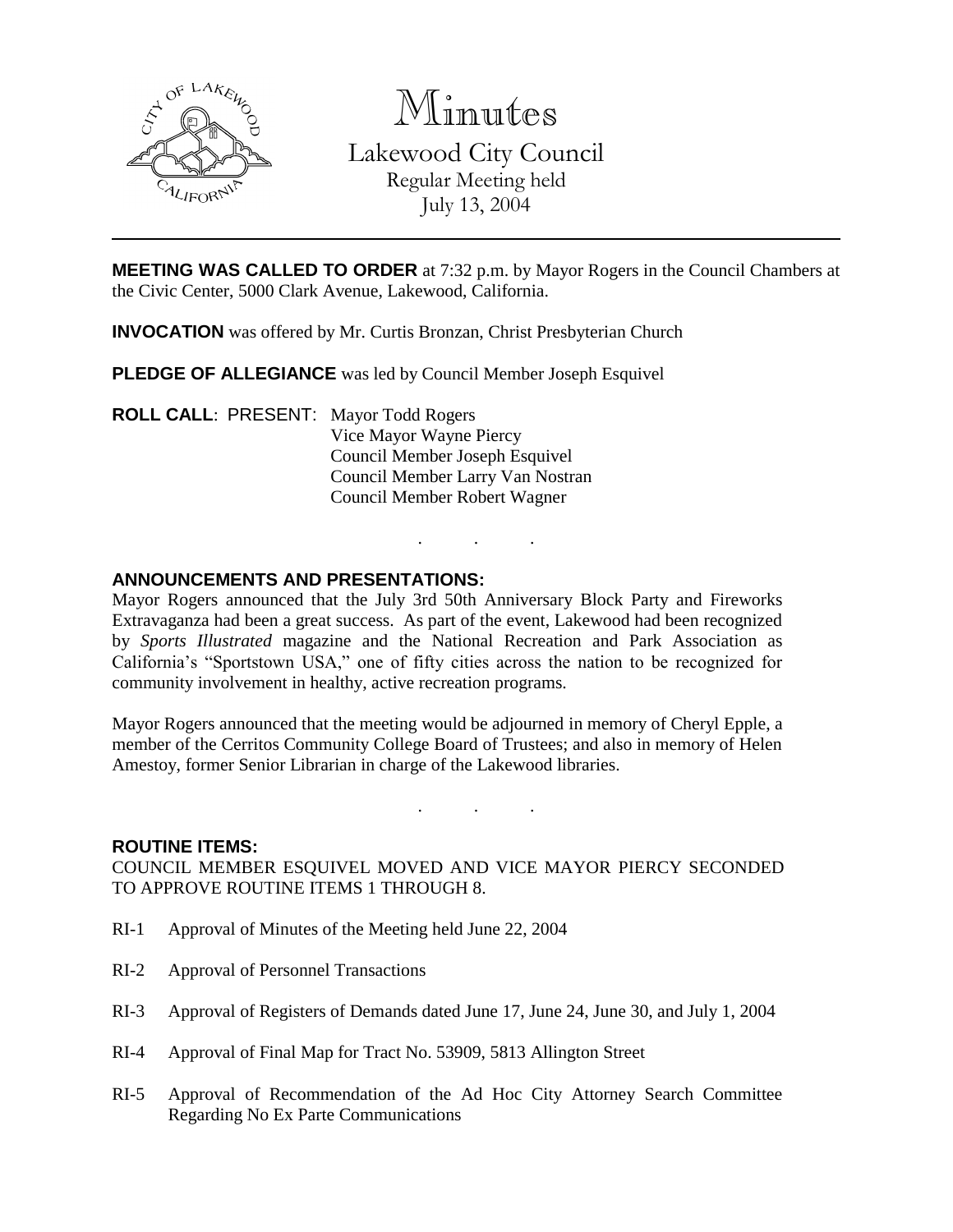City Council Minutes July 13, 2004 Page 2

#### **ROUTINE ITEMS:** Continued

- RI-6 Amendment to the Agreement with William Holt for City Prosecutor Legal Services
- RI-7 Approval of Agreement with Department of Housing and Urban Development
- RI-8 Acceptance of Notice of Completion for Public Works Project No. 04-4, Boyar Park Renovation Project - Phase 1

UPON ROLL CALL VOTE, THE MOTION WAS APPROVED:

AYES: COUNCIL MEMBERS: Wagner, Esquivel, Piercy, Van Nostran and Rogers NAYS: COUNCIL MEMBERS: None

Council Member Van Nostran stated that an item had been tabled at the last meeting and that subsequently conditions had changed.

COUNCIL MEMBER VAN NOSTRAN MOVED TO ADD THE WIB APPOINTMENT ITEM TO THE AGENDA.

Council Member Wagner stated that the matter was not of such an urgent nature that it required immediate action. He advised that he would bring a revised report back to the City Council on the next agenda.

. . .

Council Member Van Nostran withdrew his motion.

#### **ANNOUNCEMENTS AND PRESENTATIONS:** Continued

REVIEW OF STATE BUDGET IMPACT ON LOCAL GOVERNMENTS

Anthony and Jason Gonsalves of Gonsalves and Sons addressed the City Council via speaker phone from Sacramento regarding the progress on the State budget. Anthony Gonsalves advised that while legislators had expressed optimism about continued progress, the local government deal was still a sticking point for many legislators, especially the idea of constitutional protections. Jason Gonsalves stated that legislators also had a problem with the original proposal's required four-fifths vote in order to shift funds away from local government. Anthony Gonsalves noted that Chris McKenzie of the League of California Cities, accompanied by Mayor Hahn of Los Angeles and Mayor Autry of Fresno, had been doing a great job of representing the interests of local governments. He briefly reviewed some of the reasons for opposition by State legislators, including the expressed need for sweeping fiscal reforms.

Mayor Rogers observed that a worst case scenario for cities would be having to fall back on the proposition the League qualified for the November ballot, Proposition 65. Jason Gonsalves noted that the proposition would actually be worse for the legislature since its provisions were retroactive, thus leaving a big hole in the new budget.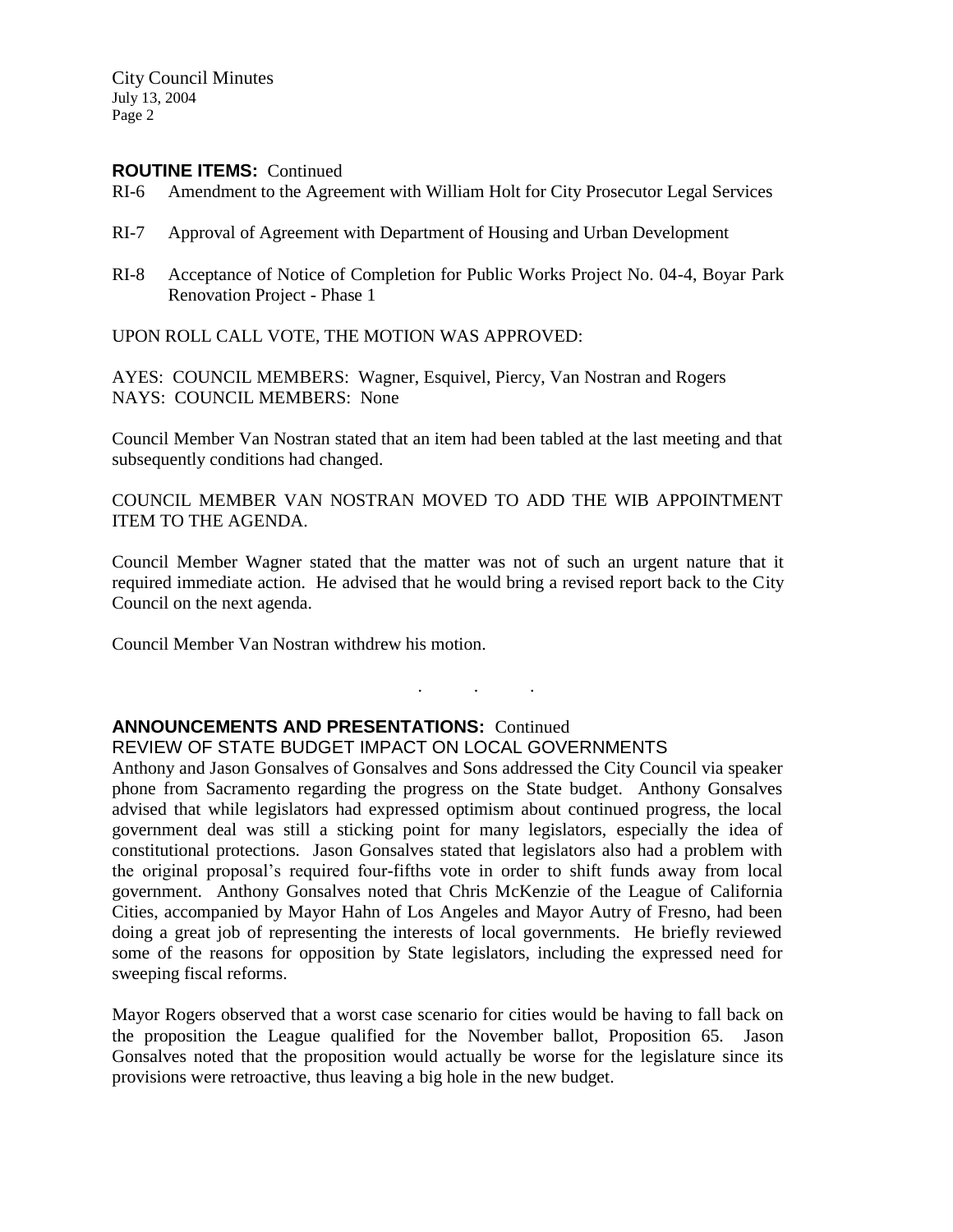City Council Minutes July 13, 2004 Page 3

REVIEW OF STATE BUDGET IMPACT ON LOCAL GOVERNMENTS - Continued Anthony Gonsalves stated that he had been involved in legislative advocacy since 1977 and had never before seen such attention focused on local government.

Mayor Rogers stated that the City Council had been working tirelessly on this issue to ensure that local revenues were protected. The City should be run by the City Council not by the State legislature.

Council Member Esquivel encouraged all Lakewood residents to contact their State representatives and ask them to protect local revenues with a constitutional guarantee.

Council Member Wagner stated that the position of the legislature was outrageous. They shifted property tax money away from local governments to go to the schools, but now say local governments are too dependent on sales tax monies and propose to take away sales tax funds and replace it with property tax funds, which begs the question why they took away property tax funds to begin with. He stated that the endless plans to shift tax monies away from local governments, which were needed to fund important local services like law enforcement and library services was inappropriate. He stated that if the legislature did not support the agreement between local agencies and the Governor, with constitutional guarantees, people should support Proposition 65 and not offer future support for current legislators.

Vice Mayor Piercy stated that our legislators in Sacramento were well aware of the City's position on these budget issues and that it was vitally important that they hear from individual voters as well.

. . .

**1.1 • APPEAL OF THE DECISION OF THE PLANNING AND ENVIRONMENT COMMISSION IN THE MATTER OF THE ABATEMENT FOR DUNROBIN AVENUE** Mayor Rogers opened the public hearing at 8:04 p.m. and announced that the appellant had requested the item be continued to the City Council meeting scheduled for August 24, 2004. There being no objection, it was so ordered.

. . .

# **1.2 • WATER RESOURCES PUBLIC HEALTH GOALS COMPLIANCE REPORT**

The Director of Water Resources, Jim Glancy, presented an oral report based on the memorandum contained in the agenda and stated that as a water system with over 10,000 service connections, the Lakewood Water Resources Department was required to prepare a Public Health Goals Compliance Report and hold a public hearing. He explained the difference between Public Health Goals (PHG), Maximum Contaminant Level Goals (MCLG) and Maximum Contaminant Levels (MCL,) noting that the first two were nonenforceable goals, with the MCL being more scientifically based on the ability to set a detection level, availability of treatment technology and cost/benefit analysis. He reported that the standard for copper was particularly challenging since the measurement was done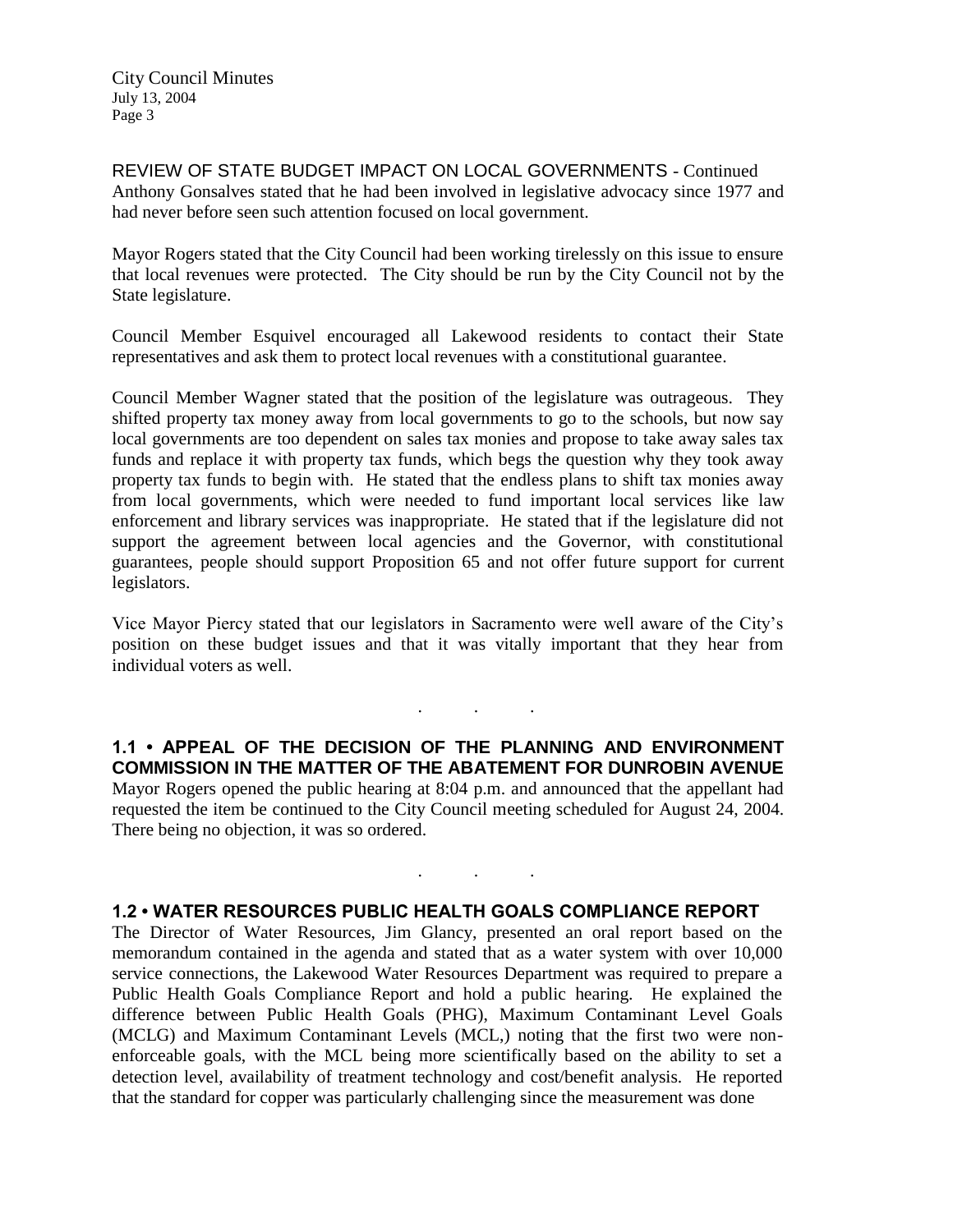# **1.2 • WATER RESOURCES PUBLIC HEALTH GOALS COMPLIANCE REPORT**

from inside the consumer's home and could be affected by pipes within the walls of the home. He noted that only 2 of the 180 constituents analyzed during the past three years had exceeded either the PHD or MCLG, and that the Water Resources Department was not currently in violation of any State or Federal drinking water standard. It was the recommendation of staff that the City Council hold a public hearing regarding the Public Health Goals Compliance Report 2003.

Mayor Rogers opened the public hearing at 8:07 p.m. and called for anyone in the audience wishing to address the City Council on this matter. There was no response.

COUNCIL MEMBER WAGNER MOVED AND COUNCIL MEMBER ESQUIVEL SECONDED TO CLOSE THE PUBLIC HEARING AND COMMENT PERIOD AND ADOPT THE WATER RESOURCES PUBLIC HEALTH GOALS COMPLIANCE REPORT AS PRESENTED. UPON ROLL CALL VOTE, THE MOTION WAS APPROVED:

AYES: COUNCIL MEMBERS: Wagner, Esquivel, Piercy, Van Nostran and Rogers NAYS: COUNCIL MEMBERS: None

## **1.3 • AWARD OF BID FOR PURCHASING BID 04-1, BRIDGE RAILING PIPE TUBE**

. . .

Finance Director Larry Schroeder presented an oral report based on the memorandum contained in the agenda and reported formal bids had been solicited for the purchase of bridge railing for the Del Amo Boulevard and Centralia Street bridges. One response had been received and the Purchasing Officer had determined that specification had been successfully met. It was the recommendation of staff that the City Council authorize the purchase of bridge railing from Ulmer Industries, Incorporated in the amount of \$36,487.83 and appropriate \$69,000 from the General Fund for the project.

Mayor Rogers confirmed from staff that the railing pipe tubing was to replace railing that had been stolen.

Mayor Rogers opened the public hearing at 8:08 p.m. and called for anyone in the audience wishing to address the City Council on this matter. There was no response.

COUNCIL MEMBER VAN NOSTRAN MOVED AND VICE MAYOR PIERCY SECONDED TO APPROVE STAFF'S RECOMMENDATION. UPON ROLL CALL VOTE, THE MOTION WAS APPROVED:

AYES: COUNCIL MEMBERS: Wagner, Esquivel, Piercy, Van Nostran and Rogers NAYS: COUNCIL MEMBERS: None

. . .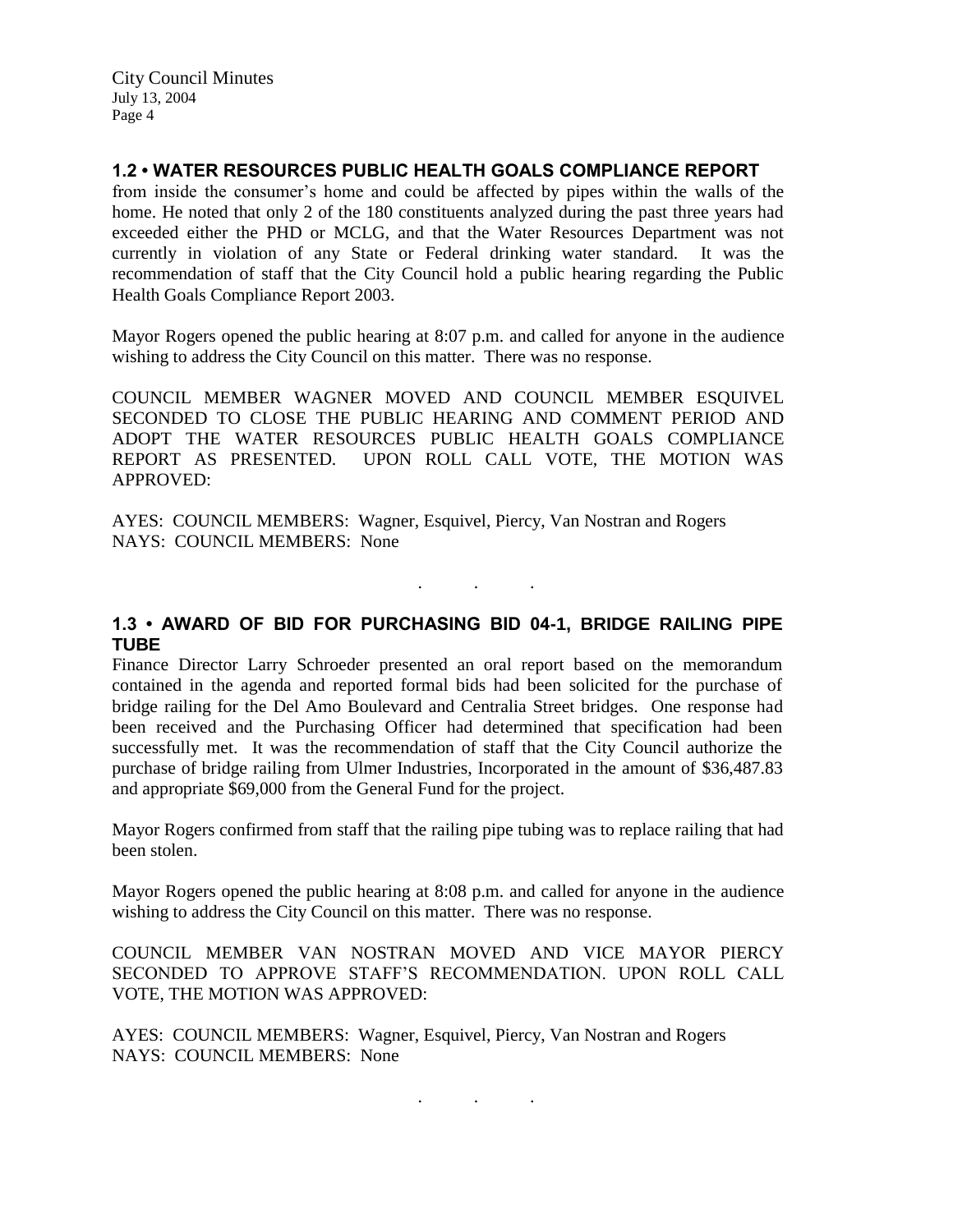# **3.1 • ENGINEERING SERVICES FOR WELL #22 TREATMENT PLANT DESIGN**

The Water Resources Director presented an oral report based on the memorandum contained in the agenda and reported that three proposals had been received for the design of a treatment plant for well #22. Staff had reviewed the proposals and had found the proposal prepared by Boyle Engineering Corporation to best suit the City needs. It was the recommendation of staff that the City Council approve an agreement with Boyle Engineering Corporation for the completion of the treatment plant design in an amount not to exceed \$200,000.

Council Member Van Nostran determined from Mr. Glancy that well #22 was located near the corner of Downey Avenue and Candlewood Street.

Vice Mayor Piercy inquired if, considering available funding in the budget, it was more cost effective to correct existing quality issues with well #22 or just abandon it and drill a new well. Mr. Glancy responded by stating that the treatment plant was a cost effective way of not only improving the overall quality of the water pumped, but would also allow increased pumping volume, making the well much more productive than it currently was.

COUNCIL MEMBER VAN NOSTRAN MOVED AND VICE MAYOR PIERCY SECONDED TO APPROVE STAFF'S RECOMMENDATION. UPON ROLL CALL VOTE, THE MOTION WAS APPROVED:

. . .

AYES: COUNCIL MEMBERS: Wagner, Esquivel, Piercy, Van Nostran and Rogers NAYS: COUNCIL MEMBERS: None

## **3.2 • SHERIFF REPORT ON JULY 4TH ACTIVITIES**

Captain Dave Fender, Commander of the Lakewood Sheriff's Station, addressed the City Council regarding law enforcement activities over the July 4th holiday. He reported that over the past two years they had taken aggressive action against illegal fireworks. He noted that calls for service had increased over the previous year throughout the region and that on a normal Sunday that would be six units on patrol, compared to the 22 units that were out on Sunday, July 4th. They reported that deputies had contacted all of the City's block party applicants to review fireworks regulations. He concluded by stating that over 17,000 pieces of illegal fireworks had been confiscated over the six-day period between June 29th and July 4, 2004.

Responding to questions from Council Member Esquivel, Captain Fender stated that while most of the illegals had been confiscated on the 4th, units had been out the whole week. He noted that there had been 145 calls for service on July 4th. Deputy City Manager Sandi Ruyle advised that any block with a permit for a block party that was found to have illegal fireworks would not be issued a permit for next year.

Council Member Van Nostran attributed greater marketing efforts on the Internet for the increases in illegals, directly impacting the number of calls for service. Captain Fender agreed that increased, easy accessibility through the Internet was definitely a problem.